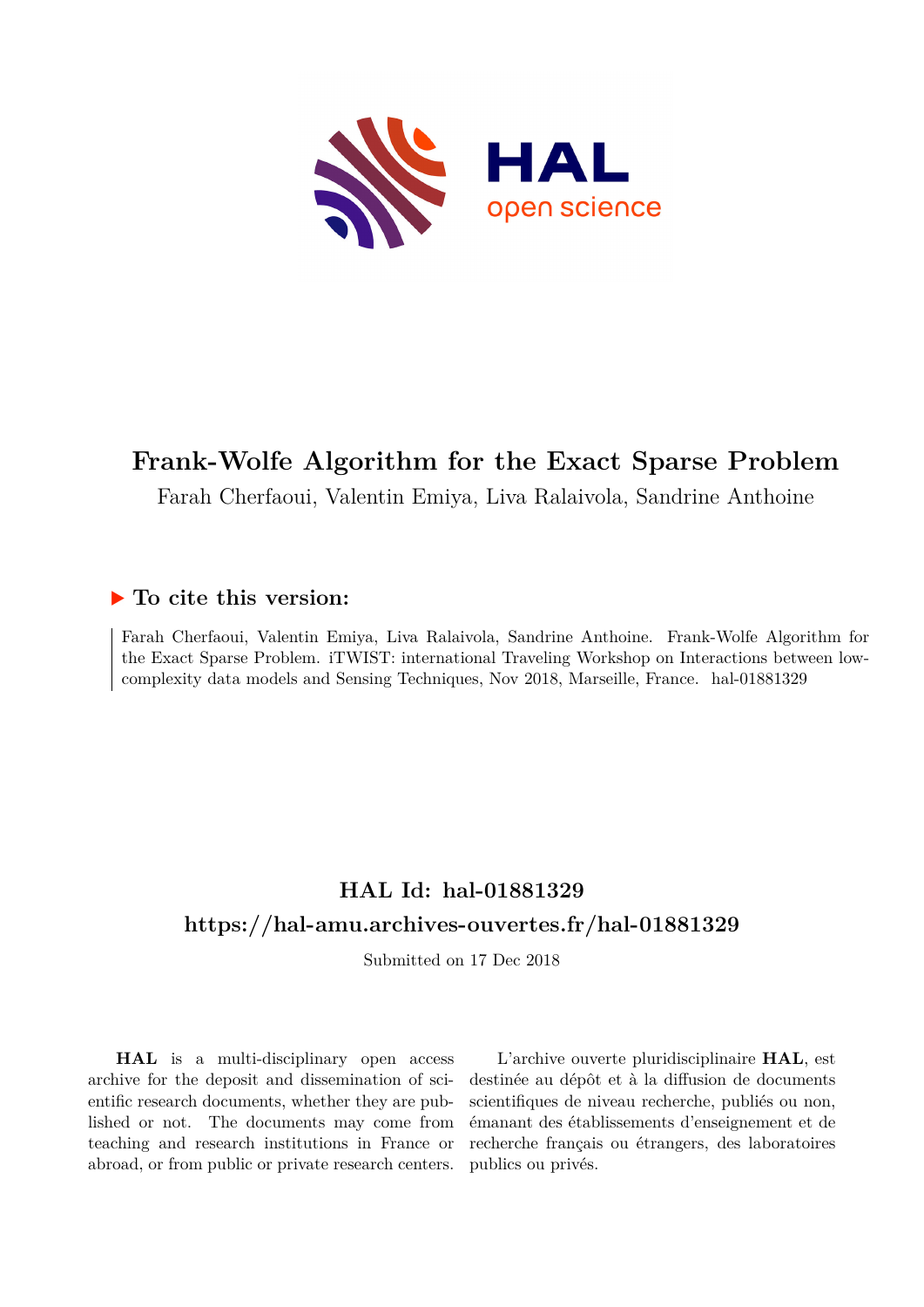## Frank-Wolfe Algorithm for the m-EXACT-SPARSE Problem

Farah Cherfaoui<sup>1</sup>; Valentin Emiya<sup>1</sup>, Liva Ralaivola<sup>1</sup> and Sandrine Anthoine<sup>2</sup>

<sup>1</sup> Aix Marseille Univ, Université de Toulon, CNRS, LIS, Marseille, France <sup>2</sup> Aix Marseille Univ, CNRS, Centrale Marseille, I2M, Marseille, France

*Abstract—* In this paper, we study the properties of the Frank-Wolfe algorithm to solve the m-EXACT-SPARSE reconstruction problem. We prove that when the dictionary is quasi-incoherent, at each iteration, the Frank-Wolfe algorithm picks up an atom indexed by the support. We also prove that when the dictionary is quasi-incoherent, there exists an iteration beyond which the algorithm converges exponentially fast.

### 1 Introduction

Given a dictionary of a large number of atoms, the sparse signal approximation problem consists of constructing the best linear combination with a small number of atoms to approximate a given signal. Sparse signal reconstruction is a sub-problem of the sparse signal approximation problem. In the latter case, we suppose that the given signal has an exact representation with  $m$  or less atoms from this dictionary. We say that the signal is m-sparse. This subset of atoms is indexed by a set called the support. In this paper, we only consider the sparse signal reconstruction problem, which is called the m-EXACT-SPARSE problem.

Several algorithms have been developed to solve or approximate the m-EXACT-SPARSE problem. The Matching Pursuit algorithm (MP) [6] and Orthogonal Matching Pursuit algorithm (OMP) [7] are two fundamental greedy algorithms used for solving this problem. Tropp [8] and Gribonval and Vandergheynst [3] proved that, if the dictionary is quasi-incoherent, then at each iteration the MP and OMP algorithms pick up an atom indexed by the support. They also proved that these two algorithms converge exponentially fast. In fact, Tropp in [8] demonstrates that OMP converges after exactly m iterations, where  $m$  is the size of the support. We study in this paper the properties of the Frank-Wolfe algorithm [2] to solve the m-EXACT-SPARSE problem. The Frank-Wolfe algorithm [2] is an iterative optimization algorithm designed for constrained convex optimization. It has been proven to converge exponentially if the objective function is strongly convex [4] and linearly in the other cases [2]. The atom selection steps in Matching Pursuit and Frank-Wolfe are very similar. This inspired for example Jaggi and al. [5] to use the Frank-Wolfe algorithm to prove the convergence of the MP algorithm when no conditions are made on the dictionary.

In this paper, we use the MP algorithm to prove that the Frank-Wolfe algorithm can have the same recovery and convergence properties as MP. We prove that when the dictionary is quasi-incoherent, the Frank-Wolfe algorithm picks up only atoms indexed by the support. Also, we prove that when the dictionary is quasi-incoherent, the Frank-Wolfe algorithm converges exponentially from a certain iteration even though the function we consider is not strongly convex.

### 2 The problem and the algorithm

#### 2.1 The m-EXACT-SPARSE problem

For any vector  $x \in \mathbb{R}^n$ , we denote by  $x(i)$  its  $i^{th}$  coordinate. The support of  $x$  is the set of indices of nonzero coefficients:

$$
support(x) = \{i|x(i) \neq 0\}.
$$

Fix a dictionary  $\Phi = [\varphi_1, \dots, \varphi_n] \in \mathbb{R}^{d \times n}$  of *n* unitnorm vectors. Assume that  $y$  is  $m$ -sparse, then the m-EXACT-SPARSE problem is to find:

$$
\arg\min_{x\in\mathbb{R}^n} \frac{1}{2} \|y - \Phi x\|_2^2 \text{ s.t. } \|x\|_0 \le m
$$

where the  $l_0$  pseudo-norm  $\Vert . \Vert_0$  counts the number of nonzero components in its argument. This problem has been proven to be NP-hard [1] and has been tackled essentially with two kind of approaches. The first one is the local approach, using a greedy algorithm like MP or OMP. The second approach is a global one where one relaxes the problem. A most popular choice is the  $l_1$  relaxation:

$$
\arg\min_{x \in \mathbb{R}^n} \frac{1}{2} \|y - \Phi x\|_2^2 \text{ s.t. } \|x\|_1 \le \beta \tag{1}
$$

where  $\|\cdot\|_1$  is the  $l_1$  norm.

We present, in the next parts, the Frank-Wolfe algorithm [2] for the m-EXACT-SPARSE problem, and then the recovery properties and convergence rate of this algorithm.

#### 2.2 The Frank-Wolfe algorithm

The Frank-Wolfe algorithm solves the optimization problem

$$
\min_{x \in \mathcal{C}} f(x) \text{ s.t. } x \in \mathcal{C}
$$

where  $f$  is a convex and continuously differentiable function and  $C$  is a compact and convex set. In the original version of the Frank-Wolfe algorithm, each iterate  $x_{k+1}$  is defined as a convex combination between  $x_k$  and  $s_k$  with  $s_k$  =  $\arg \min_{s \in \mathcal{C}} \langle s, \nabla f(x_k) \rangle.$ 

In the case of the relaxation of the m-EXACT-SPARSE problem (Equation (1)),  $f(x) = \frac{1}{2} ||y - \Phi x||_2^2$  and  $C = \{x : ||x||_1 \le$  $\{\beta\} = \mathcal{B}_1(\beta)$  is the  $l_1$  ball of radius  $\beta$ . Noting that  $\mathcal{B}_1(\beta) =$  $\text{conv}\{\pm \beta e_i | i \in \{1,\ldots,n\}\}\$  and that  $\nabla f(x) = \Phi^t(\Phi x - y)$ , we obtain that  $s_k$  can be calculated as in line 4 and 5 of Algorithm 1. Note also that we initialize  $x_0$  by zero (line 1) and that we select the convex combination parameter  $\gamma_k$  as in line 6.

In the analysis of Algorithm 1, we use the residual  $r_k$  =  $y - \Phi x_k$  whose norm is also the minimized objective function  $f(x_k) = \frac{1}{2} ||r_k||_2^2.$ 

<sup>∗</sup>This work was supported by the Agence Nationale de la Recherche under grant JCJC MAD (ANR-14-CE27-0002).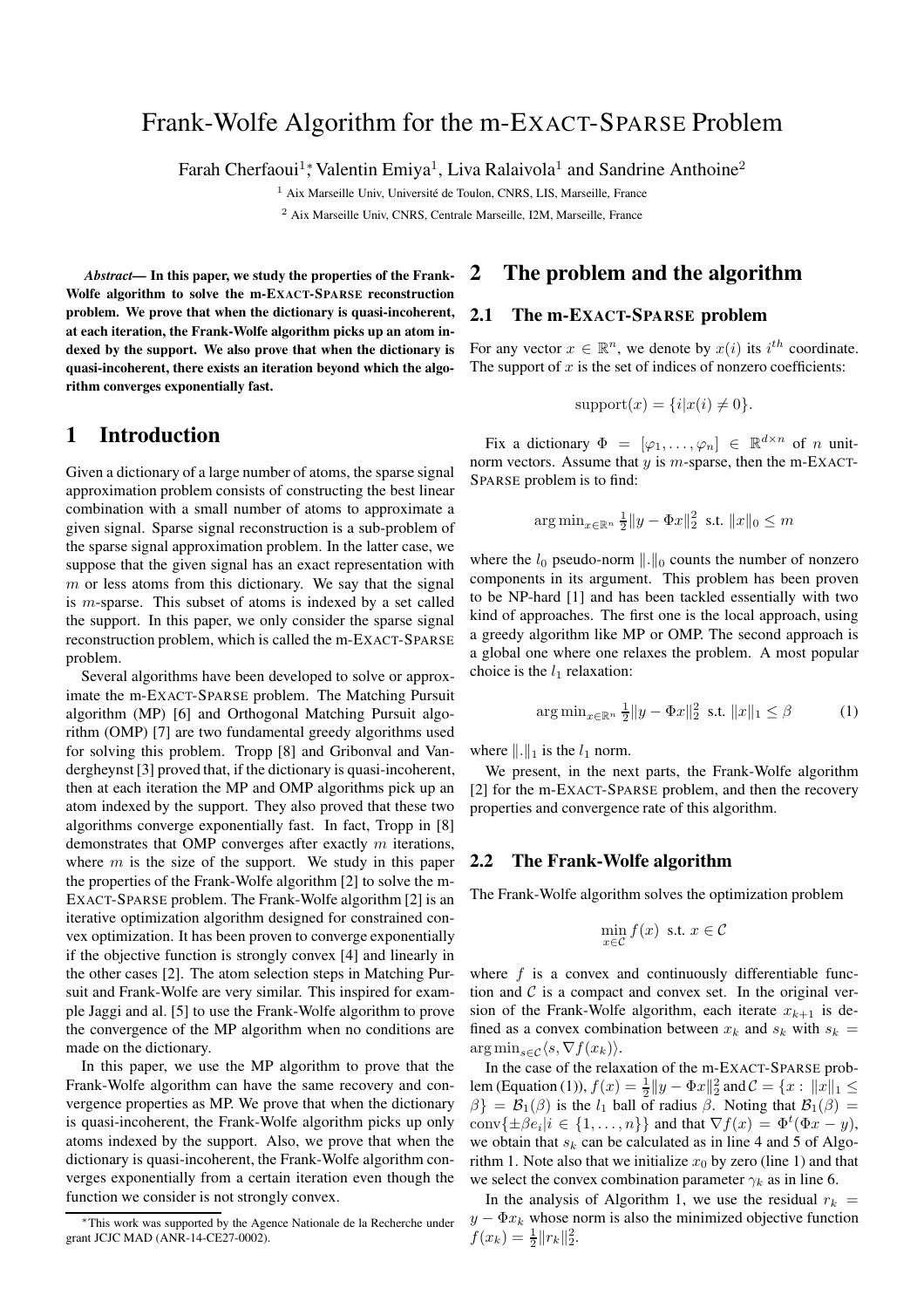#### Algorithm 1: Frank-Wolfe algorithm

**Data:** signal y, dictionary  $\Phi = [\varphi_1, \dots, \varphi_n]$ , scalar  $\beta$ . 1  $x_0 = 0$ 2  $k = 0$ <sup>3</sup> while *stopping criterion not verified* do 4  $i_k = \arg \max_{i \in \{1,...,n\}} |\langle \varphi_i, \Phi x_k - y \rangle|$ 5 |  $s_k = -\text{sign}(\langle \varphi_{i_k}, \Phi x_k - y \rangle) \beta e_{i_k}$ 6  $\|\gamma_k = \argmin_{\gamma \in [0,1]} \|y - \Phi(x_k + \gamma(s_k - x_k))\|_2^2$ 7  $x_{k+1} = x_k + \gamma_k(s_k - x_k)$ 8  $k = k + 1$ 9 end

## **3** Recovery property and convergence Noting that  $\nabla f(x_k) = -\Phi^t r_k$ , one obtains rate

For a dictionary  $\Phi$ , we denote by  $\mu = \max_{j \neq k} |\langle \varphi_j, \varphi_k \rangle|$  the coherence of  $\Phi$  and by  $\mu_1(m) = \max_{|\Lambda| = m} \max_{i \notin \Lambda} \sum_{i \in \Lambda}$  $\sum_{j\in\Lambda} |\langle \varphi_i, \varphi_j \rangle|$  the Babel function. These two quantities measure how much the elements of the dictionary look alike. More details can be found in [8].

In this section we present our major results. Theorem 1 gives the recovery property for the Frank-Wolfe algorithm. We prove that when the dictionary is quasi-incoherent (i.e.  $m < \frac{1}{2}(\mu^{-1} + 1)$ ), the Frank-Wolfe algorithm reconstructs every  $m$ -sparse signal. Theorem 2 shows that when the dictionary is quasi-incoherent, the Frank-Wolfe algorithm converges exponentially. We recall that a sequence  $(a_k)_{k=0}^{\infty}$  converges exponentially if:  $\forall k \in \{1, \ldots, +\infty\}, a_{k+1} \leq qa_k$  with  $0 < q < 1$ .

**Theorem 1.** Let  $\Phi \in \mathbb{R}^{d \times n}$  be a dictionary,  $\mu$  its coherence, *and*  $y = \Phi x^*$  *a m-sparse signal (i.e.*  $|\text{support}(x^*)| = m$ ). *If*  $m < \frac{1}{2}(\mu^{-1} + 1)$ *, then at each iteration, Algorithm 1 picks up a correct atom, i.e.*  $\forall k, i_k \in \text{support}(x^*)$ *.* 

*Sketch of proof.* The proof of this theorem is very similar to the proof of Theorem 3.1 in [8].  $\Box$ 

**Theorem 2.** Let  $\Phi \in \mathbb{R}^{d \times n}$  be a dictionary,  $\mu$  its coherence, *and*  $y = \Phi x^*$  *a m-sparse signal (i.e.*  $|\text{support}(x^*)| = m$ ). *If*  $m < \frac{1}{2}(\mu^{-1} + 1)$  *and*  $||x^*||_1 < \beta$ *, then there exists a* K *such that for all iteration*  $k \geq K$  *of Algorithm 1, we have:* 

$$
||r_{k+1}||^2 \le ||r_k||^2 \left(1 - \frac{\epsilon^2 (1 - \mu_1(m-1))}{4\beta^2}\right)
$$
  

$$
\epsilon = \frac{1}{2}(\beta - ||x^*||_1).
$$

*Sketch of proof.* The general idea of the proof can be summarized as follows. The first step will be to prove that if the dictionary is quasi-incoherent, then the step  $\gamma_k$  chosen in line 6 of Algorithm 1 is in  $(0, 1)$ . A consequence of this is that:

$$
\gamma_k = \arg \min_{\gamma \in \mathbb{R}} \|y - \Phi(x_k + \gamma(s_k - x_k))\|_2^2 \qquad (2)
$$

$$
= \frac{\langle r_k, \Phi(s_k - x_k) \rangle}{\|\Phi(s_k - x_k)\|_2^2} \tag{3}
$$

We can then write the expression of  $||r_{k+1}||_2^2$ :

$$
||r_{k+1}||_2^2 = ||y - \Phi x_{k+1}||_2^2 = ||r_k + \gamma_k \Phi(s_k - x_k)||_2^2,
$$

which yields using Eq. (3):

 $where$ 

$$
||r_{k+1}||_2^2 = ||r_k||_2^2 - \frac{\langle r_k, \Phi(s_k - x_k) \rangle^2}{||\Phi(s_k - x_k)||_2^2}.
$$

The second step is to bound  $\langle r_k, \Phi(s_k - x_k) \rangle$ . Using Theorem 1, we can show that the sequence of  $||x_k - x^*||$  is bounded by the sequence  $f(x_k) - f(x^*)$ . Since the sequence  $f(x_k) - f(x^*)$ converges to zero, then the sequence of  $||x_k - x^*||$  also converges to zero. Therefore, there exists an iteration  $K$  such that for all  $k \geq K$ :  $x_k \in \mathcal{B}_2(x^*, \epsilon)$  where  $\mathcal{B}_2(x^*, \epsilon)$  is  $l_2$  ball centered in  $x^*$  and of radius  $\epsilon$ . As a result,  $x_k - \epsilon \frac{\nabla f(x_k)}{\|\nabla f(x_k)\|}$  $\frac{\nabla f(x_k)}{\|\nabla f(x_k)\|} \in$  $\mathcal{B}_2(x^*, 2\epsilon)$ . Since  $||x^*||_1 + 2\epsilon < \beta$ , we have  $\mathcal{B}_2(x^*, 2\epsilon) \subseteq$  $\mathcal{B}_1(\beta)$ .

By definition of  $s_k$ :

$$
\langle s_k, \nabla f(x_k) \rangle \le \langle x_k - \epsilon \frac{\nabla f(x_k)}{\|\nabla f(x_k)\|}, \nabla f(x_k) \rangle.
$$

$$
\langle r_k, \Phi(s_k - x_k) \rangle \ge \epsilon \|\Phi^t r_k\|.
$$

By Theorem 1,  $r_k$  lies in the linear span of atoms indexed by support $(x^*)$ . Since we assume that these atoms are linearly independent, we have

$$
\|\Phi^t r_k\| \ge \lambda_{min}^{\Phi_{\text{support}(x^*)}} \|r_k\|_2,
$$

where  $\Phi_{\text{support}(x^*)}$  is the matrix whose columns are the atoms indexed by support $(x^*)$  and  $\lambda_{min}^{\Phi_{\text{support}}(x^*)}$  its smallest singular. So, By Lemma 2.3 of [8],  $\lambda_{min}^{\Phi_{\text{support}(x^*)}} \ge (1 - \mu_1(m - 1))$  and we obtain:

$$
\langle r_k, \Phi(s_k - x_k) \rangle \ge \epsilon (1 - \mu_1(m - 1)) \|r_k\|_2.
$$

Finally, we show that  $\|\Phi(s_k - x_k)\|_2 \leq 2\beta$  using the fact that  $\|\Phi((s_k - x_k))\|_2 \leq \|s_k - x_k\|_1$  since the  $\varphi_i$  are of unit norm.  $\Box$ 

Note that Tropp in [8] has already proved that if the dictionary is incoherent, then  $\mu_1(m) + \mu_1(m - 1) < 1$ . As a result,  $1 - \mu_1(m - 1)$  is in (0, 1). We also have that  $\frac{\epsilon^2}{\beta^2} < 1$ because  $\epsilon < \beta$ . Finally, since d is greater that 1, we have that  $\frac{\epsilon^2(1-\mu_1(m-1))}{4\beta^2d}$  is in  $(0, 1)$ . We conclude that Theorem 2 gives the exponential convergence rate of the residual norm. As  $f(x_k) = \frac{1}{2} ||r_k||_2^2$ , this implies that this theorem also gives the exponential convergence rate of the objective function beyond a certain iteration.

It is possible to guarantee an exponential convergence from the first iteration if  $\beta$  is big enough. Lemma 1 gives a lower bound of  $\beta$  to obtain this result.

**Lemma 1.** Let  $\Phi$  be a dictionary of coherence  $\mu$ ,  $y = \Phi x^*$  a  $m$ *-sparse signal (i.e.*  $|\text{ support}(x^*)| = m$ ) and  $\epsilon \in (0, 1)$ *. If* 

$$
\beta > \frac{m||y||_2}{\epsilon \lambda_{min}^{\Phi_{\text{support}(x^*)}}}\left(1 + \frac{\lambda_{max}^{\Phi_{\text{support}(x^*)}}}{\lambda_{min}^{\Phi_{\text{support}(x^*)}}}\right)
$$

*then Algorithm 1 converges exponentially from the first iteration. Here,* Φsupport(x∗) *is the matrix whose columns are the atoms indexed by* support $(x^*)$ .

We proved in Theorem 2 that when the iterates  $x_k$  enter the ball  $\mathcal{B}_1(x^*, \epsilon)$ , the Frank-Wolfe algorithm converges exponentially. The intuition of this lemma is to grow the value of  $\beta$ compared to  $||x^*||$  (then  $\epsilon$  also grows). This implies that the iterates  $x_k$  enter the ball  $\mathcal{B}_1(x^*, \epsilon)$  earlier and the exponential convergence starts earlier.